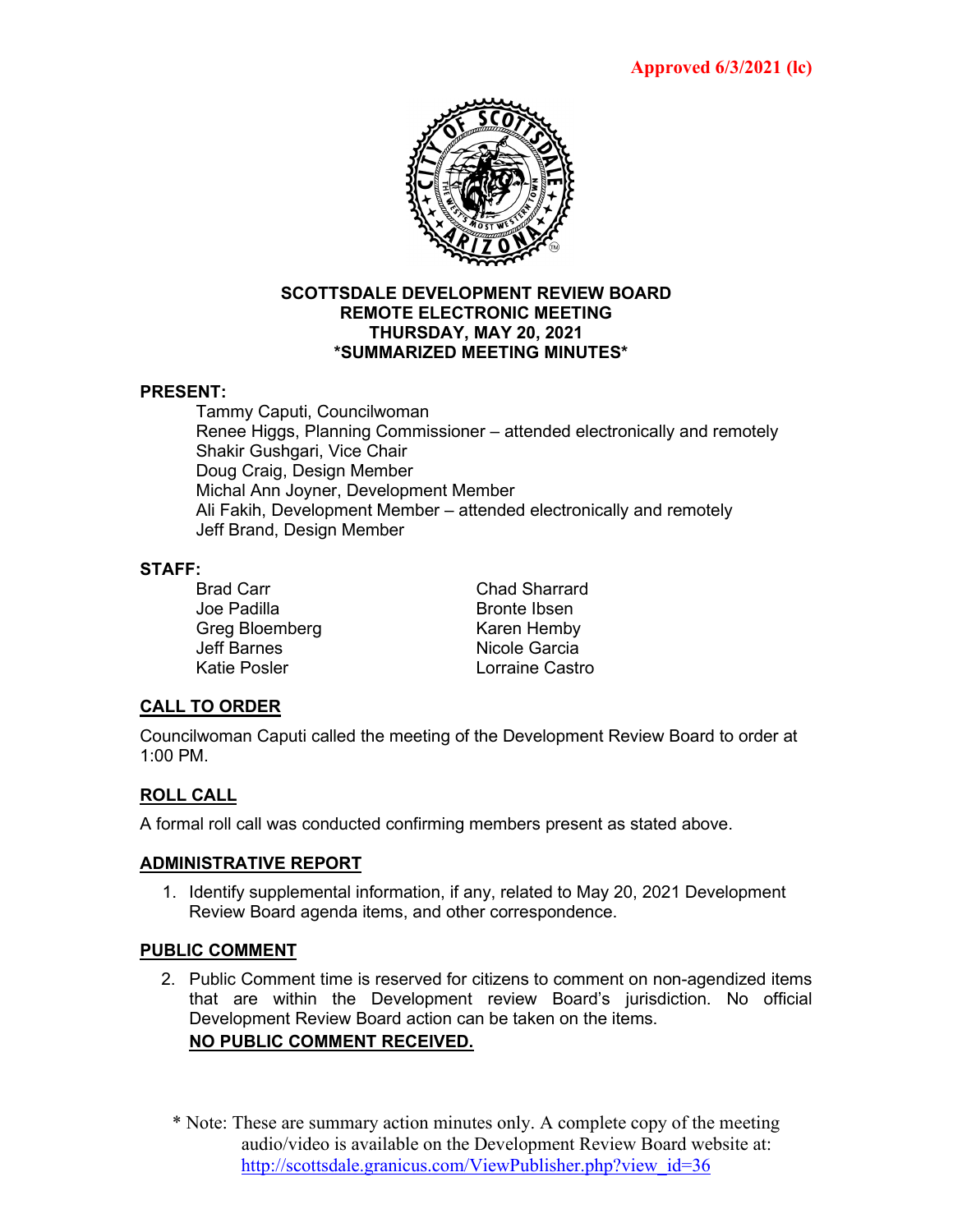## **MINUTES**

3. Approval of the May 6, 2021 Development Review Board Regular Meeting Minutes.

**BOARD MEMBER BRAND MOVED TO APPROVE THE MAY 6, 2021 DEVELOPMENT REVIEW BOARD MEETING MINUTES AS PRESENTED, 2ND BY BOARD MEMBER JOYNER. THE MOTION CARRIED UNANIMOUSLY IN FAVOR BY COUNCILWOMAN CAPUTI, COMMISSIONER HIGGS, VICE CHAIR GUSHGARI, BOARD MEMBERS CRIAG, JOYNER, FAKIH AND BRAND WITH A VOTE OF SEVEN (7) TO ZERO (0).**

# **CONSENT AGENDA**

4. 3-PP-2019#2 (Cavasson Phase 3) Request for approval of a preliminary plat consisting of one lot and associated roadways and tracts for a +/- 30-acre site with Planned Community District, Planned Airpark Core (P-C PCP) zoning.

Southwest corner of Hayden Road & Legacy Boulevard Hubbard Engineering, Engineer

- 5. 7-MS-2020 (Scottsdale Entrada Comprehensive Sign Program) Request for approval of a Comprehensive Sign Program for the Scottsdale Entrada development. 6420, 6460, 6580 E. McDowell Road Hollis Brand Culture, Designer
- 6. 41-DR-2020 (Rudy's Restaurant) Request for approval of a site plan, landscape plan, and building elevations for a new restaurant with parking and landscaping improvements within an existing shopping center with Highway Commercial (C-3) zoning. 15257 N. Northsight Boulevard Lingle Design Group, Architect

**MOTION BY BOARD MEMBER CRAIG TO APPROVE ALL THE ITEMS ON THE CONSENT AGENDA, 2ND BY BOARD MEMBER BRAND. THE MOTION CARRIED UNANIMOUSLY IN FAVOR BY COUNCILWOMAN CAPUTI, COMMISSIONER HIGGS, VICE CHAIR GUSHGARI, BOARD MEMBERS CRAIG, JOYNER, FAKIH AND BRAND WITH A VOTE OF SEVEN (7) TO ZERO (0).**

## **REGULAR AGENDA**

7. 3-DR-2021 (Osborn Complete Street)

Request for approval of the conceptual improvement plans for a Capital Improvement Project of East Osborn Road, including bike lanes and sidewalks, between Hayden and Scottsdale Roads as well as a roundabout at the intersection of Osborn Road and Miller Road.

Ritoch-Powell & Associates, Engineer

**MOTION BY BOARD MEMBER CRAIG TO APPROVE 3-DR-2021, 2ND BY BOARD MEMBER BRAND. THE MOTION CARRIED UNANIMOUSLY IN FAVOR BY COUNCILWOMAN CAPUTI, COMMISSIONER HIGGS, VICE CHAIR GUSHGARI, BOARD MEMBERS CRAIG, JOYNER, FAKIH AND BRAND WITH A VOTE OF SEVEN (7) TO ZERO (0).**